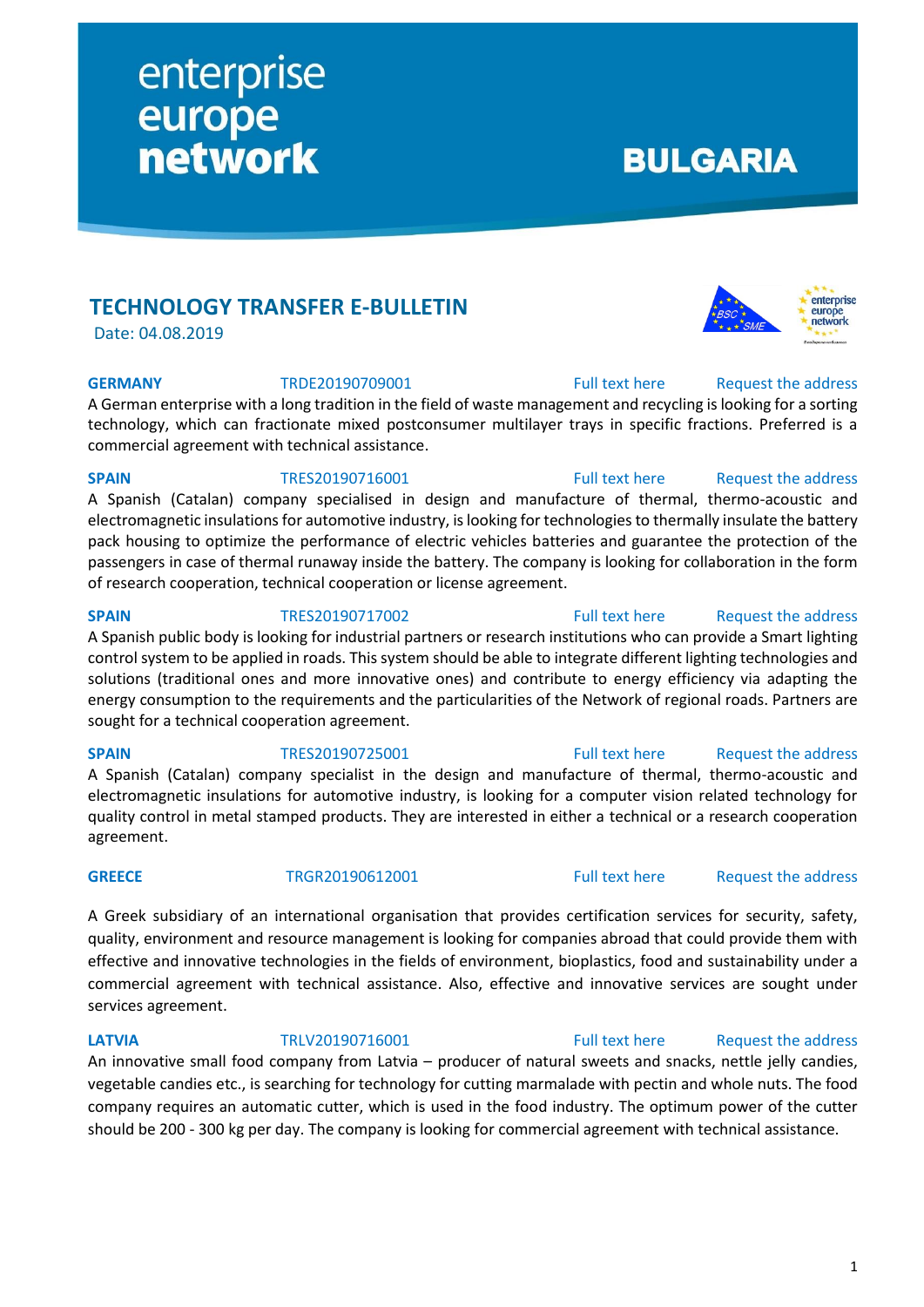# 2

# **UNITED KINGDOM** TRUK20190718001 [Full text here](https://een.ec.europa.eu/tools/services/PRO/Profile/Detail/dab4c3af-559e-42ee-acd1-0a8350a5d11a) Request the address

A mid-sized East of England company enjoys growth internationally in the segment of tools for Microsoft data platform. They wish to grow the portfolio with immediately available tools and products but also more forwardlooking technologies for further development. The type of cooperation will vary dependent on the stage of development and nature of the partner; excluding research cooperation but might include commercial, joint venture, license, and technical cooperation agreements.

# **UNITED KINGDOM** TRUK20190709002 [Full text here](https://een.ec.europa.eu/tools/services/PRO/Profile/Detail/e6b737b9-4e7c-4288-95c3-92513bb615d7) Request [the address](http://www.een.bg/index.php?option=com_rsform&formId=13)

An international chemistry contract research organisation has built an extensive skillset in synthetic and medicinal chemistry. They are looking for new hit and lead compounds that they could advance into a robust clinical candidate, with desired properties agreed upon. They would share in the eventual commercial return but not the IP. There is little limit in terms of indication areas. Drug discovery businesses & research groups are sought for joint ventures or technical cooperation.

A biotechnology research group of a Spanish technology centre is seeking for a European research group with experience in studies and regulation of microbial small RNA for knowledge exchange (techniques, tools, personnel) and future collaboration on a Horizon 2020 call under technical or research cooperation agreements.

# **SOUTH KOREA** TRKR20190726001 [Full text here](https://een.ec.europa.eu/tools/services/PRO/Profile/Detail/e855ca45-94cb-4be7-84b4-9ea8eab95fb8) Request the address

A Korean SME is seeking partners for technology related to drone and aviation controller that can be applied to around 20kg transition mode and tilt. Partners are sought to be designers and manufactures in electric planes, or LIDAR/SAR manufacturers. The company expects to newly develop and improve the current product through technology. Several types of cooperation are sought such as research cooperation agreement and technical assistance.

A French pre-clinical stage start-up develops novel solutions to treat neurodegeneration, a process linked with microtubule disorders. It develops compounds to restore microtubule stability. One application is stopping neurodegeneration of the optic nerve in glaucoma, the leading cause of irreversible blindness. The company seeks partners specialized in biopolymers and/or surface chemistry to develop drug formulation and delivery solutions into the eye under research or technical agreements.

## **SOUTH KOREA** TRKR20190724001 [Full text here](https://een.ec.europa.eu/tools/services/PRO/Profile/Detail/d45bf33c-ef99-4b32-9cbc-ece598083888) Request [the address](http://www.een.bg/index.php?option=com_rsform&formId=13)

A Korean SME has specialized in the product of remote plasma source and generator which can be applicable on semiconductor and LCD (Liquid Crystal Displays) manufacturers. The company is seeking for partners to measure the gas dissociation capability by electrically diagnosing the plasma of internal reaction chamber of the unit under technical cooperation agreement and research cooperation agreement.

Swiss company is looking for a board manufacturer - or a research & development partner - that produces - or develops - an open-pore, air-permeable, flame retardant, lightweight board. The board size is approximate 3.0 m x 1.2 m. The product can be redeveloped or delivered as already existing board material. It will be used in the building industry. The company seeks a partner for a manufacturing or a technical cooperation agreement possibly including development.

## **GERMANY** TRDE20190715001 [Full text here](https://een.ec.europa.eu/tools/services/PRO/Profile/Detail/6dc27404-0cbe-476b-b3cb-b424dfb0368e) Request the address

A German chemical company is seeking multifunctional personal care ingredients which apart from delivering its primary function also assists in the preservation of a cosmetic formulation. The company is open to partners worldwide and partnership in the frame of a research cooperation, technical cooperation, commercial Agreement with technical assistance, licensing or joint venture, however the ingredient should be at least validated in relevant environment.

# **SPAIN** TRES20190716002 [Full text here](https://een.ec.europa.eu/tools/services/PRO/Profile/Detail/de632252-f829-4947-9873-32493870420c) Request [the address](http://www.een.bg/index.php?option=com_rsform&formId=13)

# **FRANCE** TRFR20190621001 [Full text here](https://een.ec.europa.eu/tools/services/PRO/Profile/Detail/38cf43e0-0889-4198-af5d-c336f057a87d) Request the address

# **SWITZERLAND** TRCH20190703001 **Full text here** Request the address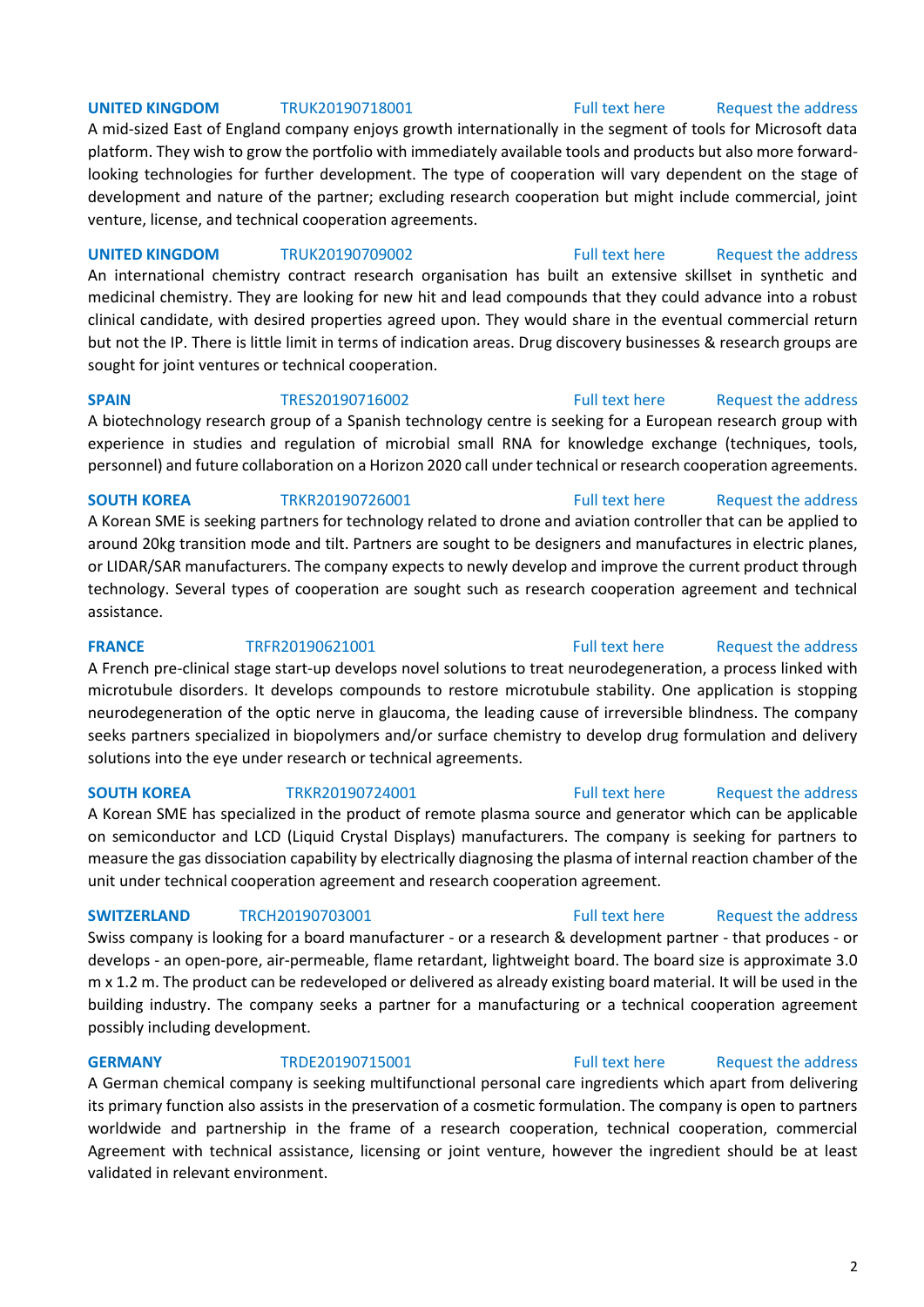### **THE NETHERLANDS** TRNL20190715001 [Full text here](https://een.ec.europa.eu/tools/services/PRO/Profile/Detail/872226c1-2b43-4dd3-bd2d-d7338e0d94f6) Request the address

A Dutch company develops, manufactures and supplies continuous plating systems to suit the semiconductor, solar, flex foil and connector industry. The Dutch company looks for new plating processes that are in development at research institutes, universities, polytechnic institutes and/or technostarters The Dutch company looks for technical cooperation agreements to bring the new plating initiatives to the next phase of industrialization.

### **BELGIUM** TRBE20190717001 [Full text here](https://een.ec.europa.eu/tools/services/PRO/Profile/Detail/9f9a6ecd-dc7c-4d01-90f7-37380132754c) Request the address

A Brussels-based company would like to expand the testing activities of their fuel additive in waste trucks, long road or express transport services. They have developed a fuel additive that reduces consumption by 15% and emissions by 40% as proven by a University study. The additive oxygenates the fuel keeping it compliant to the norms. They are looking to enter a service or technical cooperation agreement.

**ITALY TRIT20190705001** [Full text here](https://een.ec.europa.eu/tools/services/PRO/Profile/Detail/ccf74dd8-6264-4f1d-badc-f6bca46d1c2f) Request the address

An Italian engineering company skilled in mechanics systems management is designing a H2020 Accelerator proposal (deadline: 09-10-2019) to validate an innovative bone fusion spinal device, to be implanted percutaneously in day-hospital. The company proposes research cooperation agreements (as sub-contractors) to private/public hospital experienced in spinal surgery, with interest in test implants on their patients, and to a commercial health devices companies, to promote the device.

### **ITALY TRIT20190702001 TRIT20190702001 [Full text here](https://een.ec.europa.eu/tools/services/PRO/Profile/Detail/81977b08-91c3-43c2-a60d-7ee0e71ffa26) Request the address**

An Italian plant nursery seeks a technology enabling the micropropagation. The introduction of this technique would make the company able to produce disease free plants with genetic and health characteristics identical to those of plants used for propagation. The micropropagation would also make it possible to reduce the time and space required for the productive process. They are willing to cooperate under license and commercial agreements with technical assistance.

# **GERMANY** TODE20190701001 [Full text here](https://een.ec.europa.eu/tools/services/PRO/Profile/Detail/af14345f-7bac-4c64-bfce-2e28830da2cc) Request the address A German institute active in materials research developed a solution to form wood pallets into pipes which, compared to solid wood components, have advantages in load bearing capacity and material efficiency. The process is based on thermo- and hygromechanical compaction of wood. By coating the tubes with technical textiles more favourable effects result. They seek for technical cooperation to develop new applications/ optimise the process in terms of technical or research cooperation agreement.

A Spanish public research institution has identified a molecular target in the transmembrane VI region of the chemokine receptors, specifically in CXCR4, that is used to design and detect selective compounds that modulate/antagonize chemokine-mediated function by altering receptor oligomerisation, in contrast to classical strategies based on ligand binding blockade. Industrial partners from the pharmaceutical industry are being sought to collaborate through a patent license agreement.

**SPAIN** TOES20190618001 [Full text here](https://een.ec.europa.eu/tools/services/PRO/Profile/Detail/566653b2-80e4-4aa5-968a-62ea3296cc17) Request the address A Spanish SME offers its expertise and resources in the field of innovative surface and/or bulk treatment of wooden materials to other entities interested in joint research/innovation projects. The company, with previous experience in H2020 projects, is willing to research and develop new innovative products and industrial processes through research cooperation agreements.

# **SPAIN** TOES20190618002 [Full text here](https://een.ec.europa.eu/tools/services/PRO/Profile/Detail/2ea07210-74f6-4ed0-99cb-305a11a572b8) Request the address

A Spanish university research group, specialized in the field of neural networks, data mining and machine learning, has developed a set of advanced techniques for the hardware implementation of different machine learning methodologies applied for time series processing (sounds, speech and image recognition) or time-series forecasting. The proposed technology implies very important hardware and time reduction ratios. A technical cooperation agreement is being sought.

# **SPAIN** TOES20190506001 [Full text here](https://een.ec.europa.eu/tools/services/PRO/Profile/Detail/5ecaf4dc-540d-4815-9a06-2330c00bca9f) Request the address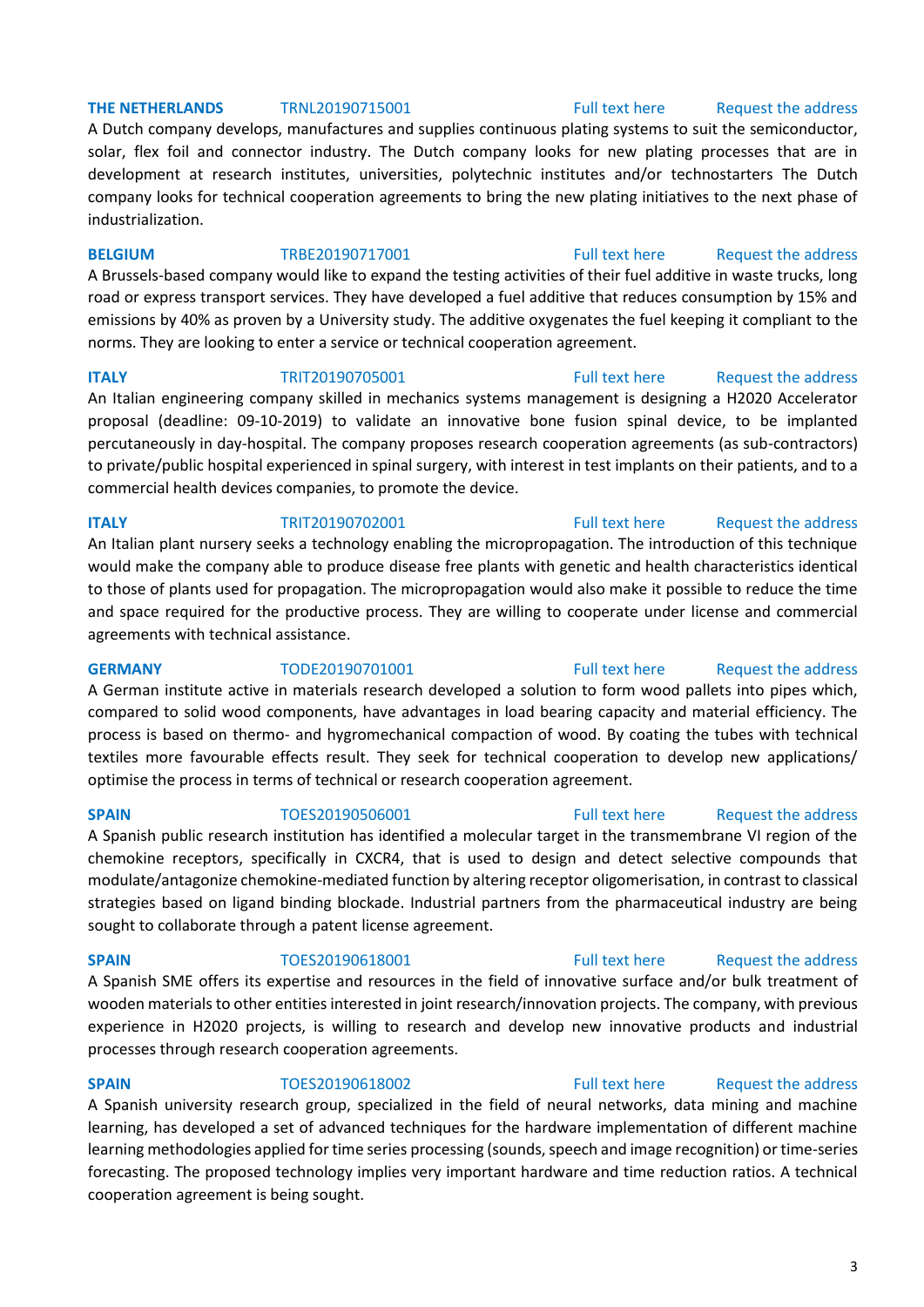**SERBIA** TORS20190618001 [Full text here](https://een.ec.europa.eu/tools/services/PRO/Profile/Detail/df291fa1-ab2c-4c6c-9844-61b9d58b0bcb) Request the address Serbian start-up company developed a technology for electrocardiograph (ECG) monitoring. On the basis of 3 leads ECG recording, the technology enables reconstruction of 12-lead ECG signals and therefore, it can accurately identify a heart attack. The company is looking for financial and joint venture agreements with industrial partners.

Researchers from a Ukrainian R&D institute have developed a laboratory technology for the individual selection of antitumor drugs in the treatment of cancer patients with various types of solid malignant tumors. The technology allows increasing the clinical efficacy of the treatment of cancer patients into 2-4 times, as well as to reduce the financial costs for the treatment by 3-5 times. The R&D institute is looking for partners to conclude license or technical cooperation agreements.

**UKRAINE** TOUA20190701001 [Full text here](https://een.ec.europa.eu/tools/services/PRO/Profile/Detail/760f0388-8269-4df4-b1bf-12b0bbd2d7f2) Request the address A Ukrainian SME builds on order innovative systems for periodic or continuous monitoring of various structures,

such as construction objects, port facilities, air planes. The system software contains a secret know-how for

A Basque biotech SME is developing innovative miniturized biosensors by way of screen-printing technology and compact transduction systems. They are looking for technical and or commercial cooperation with technical assistance with food or biotechnological companies interested in validating biosensors in their industrial processes or in collaborating in affinity systems development.

**SPAIN** TOES20190710001 [Full text here](https://een.ec.europa.eu/tools/services/PRO/Profile/Detail/b5b44fb0-8ca3-4c6a-888a-b27e6d3eda51) Request the address A Spanish company that has developed a digital platform for the preventive control of natural and aquatic environments seeks to establish collaboration agreements. The platform can be used in any environment, worldwide and anytime. It is especially useful for the preventive control in aquariums, nurseries, rivers, industries of environmental risk or commercial premises.

**SPAIN** TOES20190729001 [Full text here](https://een.ec.europa.eu/tools/services/PRO/Profile/Detail/75f7609b-0bb1-4a64-86d5-0fb880da2d84) Request the address A Spanish company has developed a smart, intuitive and visual system designed for optimal management of transport networks through mass data analysis. GIS-based (Geographic Information Systems), analyses passenger records in combination with more data including traffic and geospatial data. No installation is required and users have online access to all functionalities. Partners are sought for commercial agreements with technical assistance, technical cooperation or joint venture agreements.

**JAPAN** TOJP20190703001 [Full text here](https://een.ec.europa.eu/tools/services/PRO/Profile/Detail/a251e702-20a6-4409-acdd-88f4ea4feb10) Request the address A Japanese company specialized in the manufacturing of thread rolling machinery is looking for partners in the EU to license out their anti-loosening bolt technology which is the only one of its kind in the industry. The

# technology has the potential to vastly reduce maintenance needs and increase safety. Therefore, the Japanese company would like to have a mutually beneficial license agreement with EU partners.

**NORTH MACEDONIA** TOMK20190619001 [Full text here](https://een.ec.europa.eu/tools/services/PRO/Profile/Detail/5ddffcc6-0bd7-4ffe-9b11-d8593465defd) Request the address A Macedonian cosmetics producer offers innovative raw and edible organic cosmetics with long, 3-year shelf life with no preservatives added. All products are made at 36 degrees Celsius, using no heating and enabling higher retention of products' ingredients, cost and energy efficiency. Academic/research organisations from pharmaceutical industry or biochemical labs are partners sought for technical cooperation agreements. Cooperation is also offered to investors under financial agreements.

## **POLAND** TOPL20190708001 [Full text here](https://een.ec.europa.eu/tools/services/PRO/Profile/Detail/86ebb17e-25dd-461d-9617-d78975f286ea) Request the address

A Polish small engineering, research and development company provides services for measurement equipment, optical and vision systems, control, monitoring systems, simulations and optimization, programming, mechanical and electronic design. The company offers services for industry, R&D institution, university. The cooperation on the basis of a research cooperation agreement, services agreement, technical cooperation agreement is considered.

# **UKRAINE** TOUA20181221002 [Full text here](https://een.ec.europa.eu/tools/services/PRO/Profile/Detail/3d282a99-9776-4721-8c03-075c18d48599) [Request the address](http://www.een.bg/index.php?option=com_rsform&formId=13)

### **SPAIN** TOES20190619001 [Full text here](https://een.ec.europa.eu/tools/services/PRO/Profile/Detail/558d9c5f-c6a0-4aeb-b217-3a2234c8d063) Request the address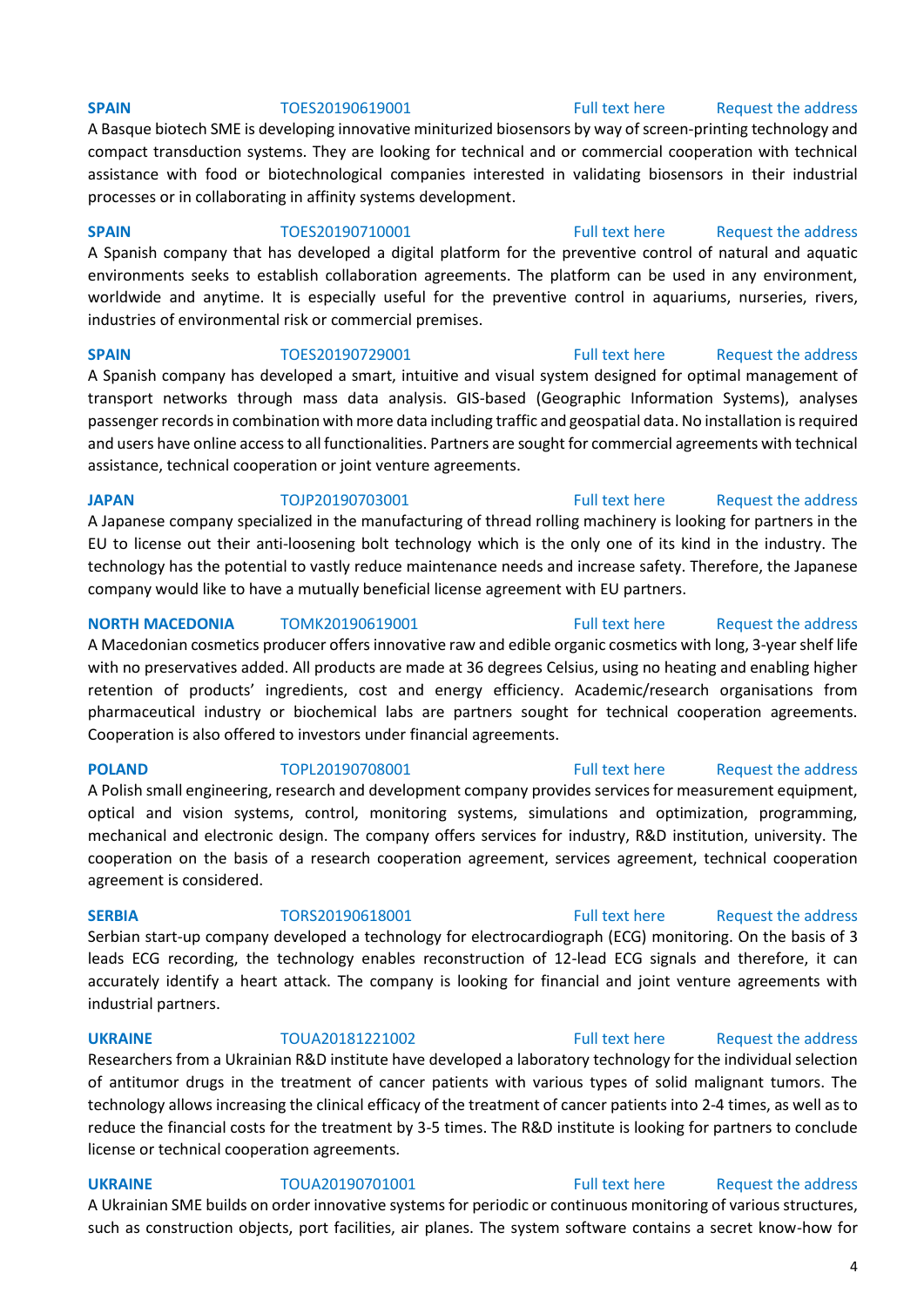acoustic assessing of the status of structures, including prediction of burst load and residual resource. The company is looking for commercial agreements with technical assistance with owners of plant and large equipment.

**FRANCE** TOFR20190627002 [Full text here](https://een.ec.europa.eu/tools/services/PRO/Profile/Detail/27dea68a-cd2d-4497-9ee8-b2c0a6b8fb94) Request the address

A French SME with expertise in secure IoT devices design is looking for partners and a project coordinator interested in the field of cybersecurity and IoT. It targets the H2020 Cybersecurity SU-ICT-02-2020 call in the topic of "Designing and developing privacy-friendly and secure software and hardware". The cooperation sought is under a research cooperation agreement.

**POLAND** TOPL20190730001 [Full text here](https://een.ec.europa.eu/tools/services/PRO/Profile/Detail/c4f2baf7-cb54-40a8-944f-28ee30e8c21e) Request the address Polish scientists have developed a method of immobilisation and encapsulation of bioactive materials. The offered technology is ideal for the food industry as a way of preserving required properties of products, e.g. it allows the extension of the shelf life of a product. It has been tested and its functionality was confirmed. It is offered to companies from the food industry and R&D institutions under licensing and technical cooperation agreements.

**SPAIN** TOES20190715001 [Full text here](https://een.ec.europa.eu/tools/services/PRO/Profile/Detail/f35efedf-6472-43b4-960d-baa8db31ff6a) Request the address A Spanish engineering company has been working for more than 20 years in the design and production of hardware and software to control urban waste management services. The company has developed dynamic and non-dynamic weighing systems, identification of the waste collected, app to manage and control the daily tasks, gps location and management software. The company is looking for companies interested in commercial agreements with technical assistance to commercialise these products in Europe.

# **ITALY** TOIT20190718001 [Full text here](https://een.ec.europa.eu/tools/services/PRO/Profile/Detail/23b61b1b-8935-4959-8a17-11982fc405ce) Request the address An Italian SME specialised in the production of biological, natural, vegan and organic products (mainly sauces such as mayonnaise, ketchup, mustard, international sauces, etc.) has developed and patented a revolutionary automatic sauce dispenser requiring no maintenance and washes which fulfills HACCP rules. The company is looking for commercial agreements with technical assistance with restaurants, fast foods, canteens, hotels and distributors of food machinery.

## AUSTRIA TOAT20190725002 [Full text here](https://een.ec.europa.eu/tools/services/PRO/Profile/Detail/5b91b0a6-3e5a-4518-a680-82351b4f015c) Request the address

An Austrian SME developed an energy load management system capable to include all kind of energy supply units, energy consuming units and sensors for smart management and analysis of energy loads in a local or a regional energy grid. The technology enables grid owners and energy providers to reduce investment costs and to increase grid stability by softening of critical energy load peaks. Consumers are enabled to reduce their energy costs. The company is interested in a joint venture agreement.

An Austrian SME has developed a kit to transform any fridge into an affordable climate chamber to grow all desired vegetables and herbs in urban homes. Environmental parameters relevant for optimal, fast and reliable plant growth are controlled and can be changed via an app automatically without any maintenance. For installation of the patented system solely one additional hole has to made into the fridge. Partners are sought for manufacturing, commercial, research and license agreements.

# **AUSTRIA** TOAT20190725001 [Full text here](https://een.ec.europa.eu/tools/services/PRO/Profile/Detail/57a72076-6c0f-4e41-ac8c-5df4d1a084a7) Request the address

# **SPAIN** TOES20190723001 [Full text here](https://een.ec.europa.eu/tools/services/PRO/Profile/Detail/d7790618-f5a0-4d02-a883-158081ef6250) Request the address

A Spanish ICT company has developed a disruptive technology for the digital transformation of any company from any sector. It is a management platform designed to re-conceive any enterprise as a whole taking into account clients, employees, technologies and processes. The platform is based on semantic engineering and is no-code, universal and quickly scalable. The company is looking for license agreements.

# **ITALY TOIT20190621001** [Full text here](https://een.ec.europa.eu/tools/services/PRO/Profile/Detail/2904f11e-943e-4d4b-ad4f-032ea7bf89a5) Request the address

An Italian high-tech company in the aerospace sector has developed a fire-fighting management system integrating geospatial (satellite & GPS) data, weather data, existing alert networks, real-time communication

### 5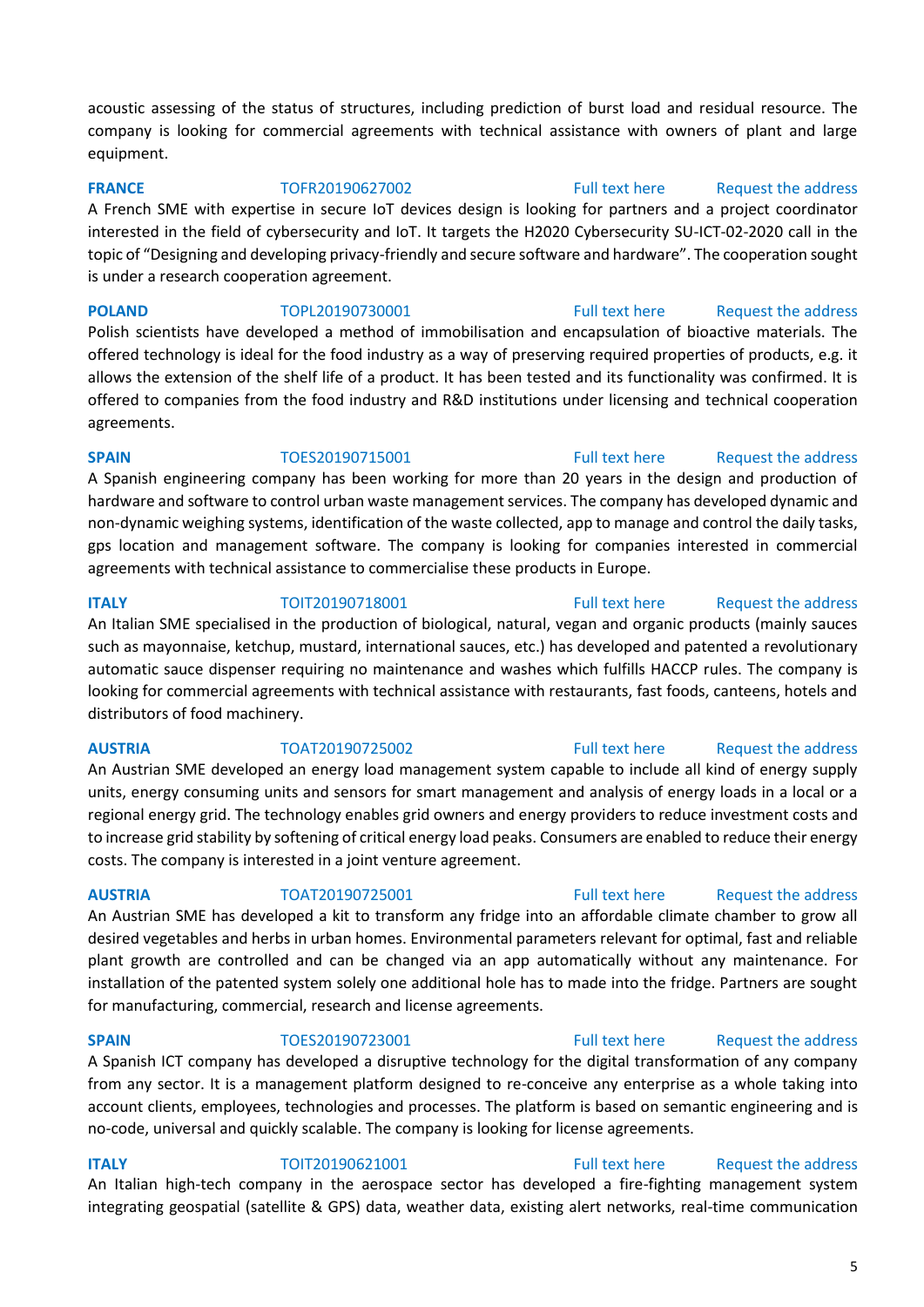and work-forces management. Partners are searched for commercial agreement with technical assistance, able to promote and present the product, mainly to governmental bodies appointed to environmental protection.

### **FRANCE** TOFR20190627001 [Full text here](https://een.ec.europa.eu/tools/services/PRO/Profile/Detail/228c3ca0-0b75-4454-9910-c5f154b7f1a0) Request the address

A French pre-clinical biotech company offers its expertise in drug discovery and repurposing to identify personalised medicine for patients with rare monogenetic diseases, under the scope of a technical or a research cooperation agreement with patient associations, academic organisations and private companies.

**FRANCE** TOFR20190625001 [Full text here](https://een.ec.europa.eu/tools/services/PRO/Profile/Detail/5af73865-73dd-4bc0-a8cf-443ef04d2522) Request the address A French aquacluture and marine resources cluster offers its expertise and network and is looking for research cooperation agreements in the fields of blue growth related technologies, new value chains and seafood byproducts. It is interested in research collaborations under the scope of Horizon 2020, Bio-Based Industries (BBI) or Interreg calls.

**UNITED KINGDOM** TOUK20190701002 **Full text here** Request the address A UK-based SME has developed an innovative genetic screening technology, in collaboration with an academic partner, testing for 5000 genetic diseases in carriers enabling couples to take informed action when planning a pregnancy. The SME is looking for clinical partners, such as Genetic or IVF clinics, who want to offer the technology to their patients. It is expected that the partnership will be in the form of a commercial agreement with technical assistance or a technical cooperation agreement.

**ITALY TOIT20190717001** [Full text here](https://een.ec.europa.eu/tools/services/PRO/Profile/Detail/f0a982b6-05dd-4338-8eb9-c8ea441c64c4) Request the address A leading Italian public medical research centre committed to healthcare and translational medicine has developed an innovative therapeutic solution based on extracellular vesicles (EV) for treatment of secondary damage effects on ischemic tissues. The medical research centre is looking for industrial partners interested in a licensing agreement or a technical cooperation agreement.

**UNITED KINGDOM** TOUK20190709002 **Full text here** Request the address This UK SME has developed a proprietary retrofit cavity wall tray that is cheaper, quicker to install, more durable, & causes less disruption than alternative approaches and is seeking licensees to partner with to install and/or retrofit this solution.

A Spanish research institution has developed a new family of nanoparticles with interesting properties for Magnetic Resonance Imaging (MRI). These non-toxic nanoparticles can be used as positive contrast agents and are obtained in a simple, fast and reproducible manufacturing procedure. They are looking for partners, with no preferred location, to establish a license or research cooperation agreement.

A Spanish research institution has discovered that the use of a certain microRNA prevents the proliferation and induces cellular apoptosis of tumor cells. Restoring the natural levels of this miRNA, in combination with a low dose of current chemotherapy (CHOP) or combined with an antibody is a new approach to treat lymphoid neoplasms. They are looking for partners, with no preferred location, to establish a license agreement.

**GERMANY** TODE20190718001 [Full text here](https://een.ec.europa.eu/tools/services/PRO/Profile/Detail/037fd9a6-fa2b-4f68-82a6-232363aa042b) Request the address

A spin-off from a university in Germany offers new research technologies for conducting behavioral studies for scientists or market research instiutes based on a successful app that has been launched in 2014. Their software package allows their clients to independently record smartphone behavior of study participants, run statistical analyses, correlate & visualize data on a platform. They are looking to partner with universities or market research firms on a research or tech cooperation basis.

# **SPAIN** TOES20190624001 [Full text here](https://een.ec.europa.eu/tools/services/PRO/Profile/Detail/36fce5d9-24a4-4fba-9565-1039d5566bc5) Request the address

A Spanish research institution in collaboration with other co-owners have developed chemical derivatives that act selectively against the bacterium Helicobacter pylori, managing to reduce the bacterial load and even

6

# **SPAIN** TOES20190627001 [Full text here](https://een.ec.europa.eu/tools/services/PRO/Profile/Detail/66aa7651-b7bc-4911-ba1a-9f7582aafab3) Request the address

# **SPAIN** TOES20190725002 [Full text here](https://een.ec.europa.eu/tools/services/PRO/Profile/Detail/86dc3c75-bd38-46a2-a0e1-194abba8acb9) Request the address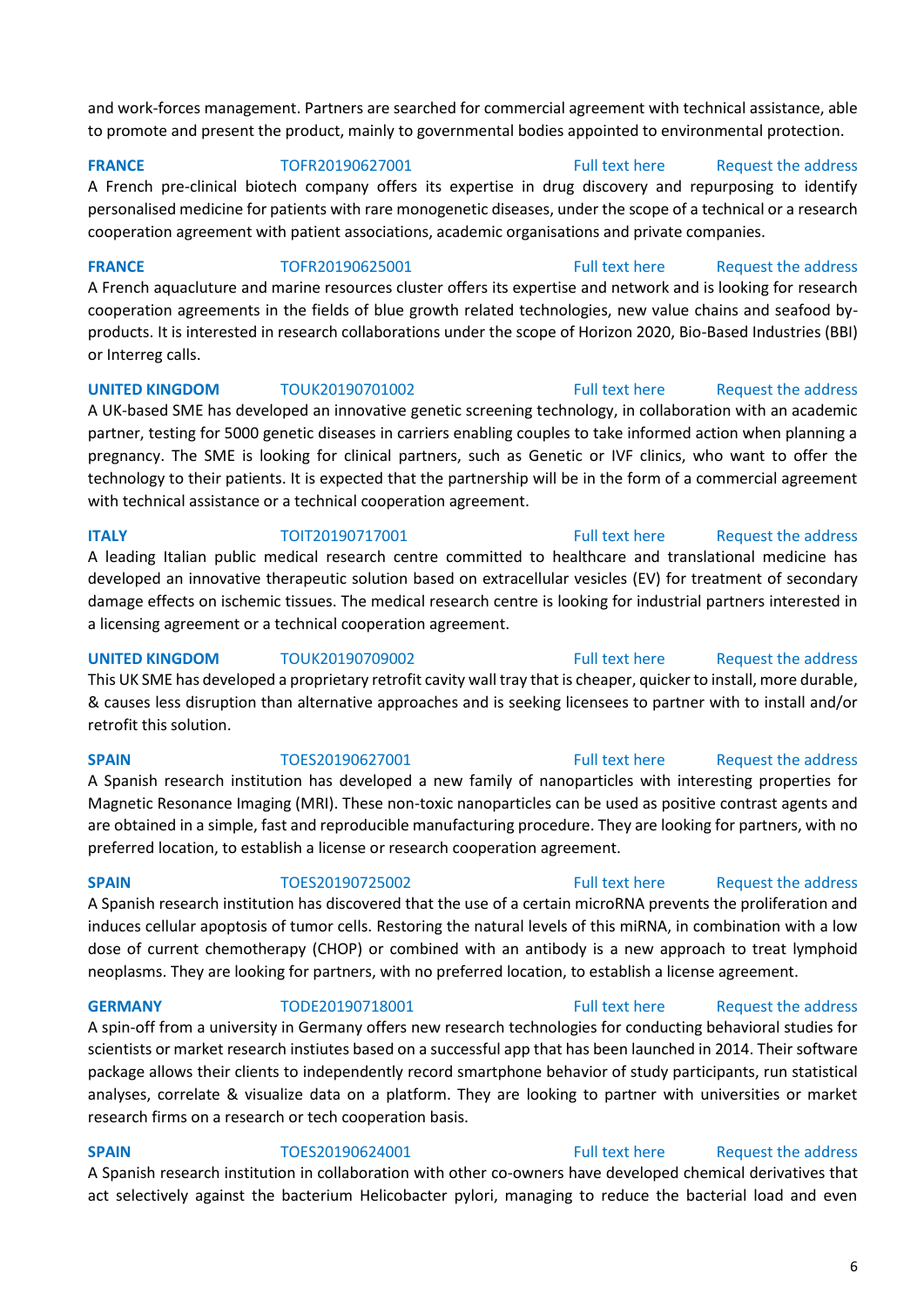eradicate gastric infections caused by it. Industrial partners from the pharmaceutical industry are being sought to collaborate through a patent licence agreement.

# **SPAIN** TOES20190702001 [Full text here](https://een.ec.europa.eu/tools/services/PRO/Profile/Detail/50cc6f72-ab86-4f54-91f8-19fbd123b983) Request the address

A Spanish research institution has developed organic derivatives, low cost, with possibility of modifying its molecular structure, including different substitutions, improving the properties of electronic semiconductor. These molecules present not only interesting electronic properties which make them active for the manufacture of solar cells, specifically organic photovoltaic cells, but also an intense blue color witch allows it so be used as a dye in the textile industry.

**SPAIN** TOES20190725004 [Full text here](https://een.ec.europa.eu/tools/services/PRO/Profile/Detail/28c76dfe-e0ab-4f95-9161-a9986623e957) Request the address A Spanish research institution and the University of Oporto have developed a method that combines lithographic printing techniques, aluminium anodizing for the manufacture of highly ordered nanoporous alumina templates and metal sputtering by which metal nanostructures with the same ordering pattern are obtained. These nanostructures can be used in different magnetic and nanoelectronic devices.

**SPAIN** TOES20190506004 [Full text here](https://een.ec.europa.eu/tools/services/PRO/Profile/Detail/78889cfe-0104-4f6b-805e-139d6a184e29) Request the address A Spanish public research institution has developed a chimeric protein that, when expressed in bacteria, changes its structure upon absorption of blue light, thus generating protein aggregates (amyloids) that inhibit bacterial growth Industrial partners from the pharmaceutical industry are being sought to collaborate through a patent licence agreement.

### **GERMANY** TODE20190715002 [Full text here](https://een.ec.europa.eu/tools/services/PRO/Profile/Detail/3dae21dd-5f42-4fa7-9bcb-942092a7b802) [Request the address](http://www.een.bg/index.php?option=com_rsform&formId=13)

# A start-up from Germany developed a voice assistant as a built-in module for devices. It is modular in hardware and software and offers an easy and fast integration into existing and new product lines. The products receive an innovative control system that simplifies the application. The module is ready for pilot use. Together with an industrial partner, they would like to test the module under real conditions and collaborate under a commercial, research or technical cooperation agreement.

**SOUTH KOREA** TOKR20190726001 [Full text here](https://een.ec.europa.eu/tools/services/PRO/Profile/Detail/90710fc9-2f88-499f-bacc-e2919f5e94c4) Request the address A Korean SME, established in 2016, is specialized in electric motors, and the company is looking for partners to cooperate in developing BLDC (Brushless Direct Current) motor & controller. Under commercial agreement with technical assistance, the company aims their technology to be commercialized in motor control, sensor signal processing and robot algorithm along with license agreement.

# **THE NETHERLANDS** TONL20190403001 [Full text here](https://een.ec.europa.eu/tools/services/PRO/Profile/Detail/996947d8-8349-441f-ae5f-9199b990b962) Request the address

Dutch company developed and patented a new solution for the driving movement of a folding door or speedgate. This less complex, less failure-prone and more safe solution can simply be used as a module by other manufacturers of gateways with hinged parts. The company is looking for manufacturers of folded gateways interested in using this module in their products. Cooperation is sought based on a manufacturing agreement, a license agreement or a commercial agreement with technical assistance.

**SPAIN** TOES20190725006 [Full text here](https://een.ec.europa.eu/tools/services/PRO/Profile/Detail/431a29ee-6483-4017-9356-48f2a0bba49f) Request the address A research group from a Spanish university has developed a smart-sensors-based technology that can be applied to improve the energy efficiency of urban environments in an holistic fashion. This technology covers areas such as intelligent transportation systems and energy efficient measurement applications. The collaboration types are commercial agreements with technical assistance and technical cooperation agreements.

# **SPAIN** TOES20190725001 [Full text here](https://een.ec.europa.eu/tools/services/PRO/Profile/Detail/943bc5c7-e6aa-4b58-81f3-58ea09aa49cc) Request the address

# A physics and mathematics research group from a Spanish university presents a device and procedure that, based on the measurement of the local geomagnetic field, is able to estimate the magnetic disturbance component associated to solar activity at middle latitudes.The determination of the magnetic disturbance component is especially relevant in cases of sporadic but explosive solar phenomena. They are looking for commercial agreements with technical assistance and cooperation agreements.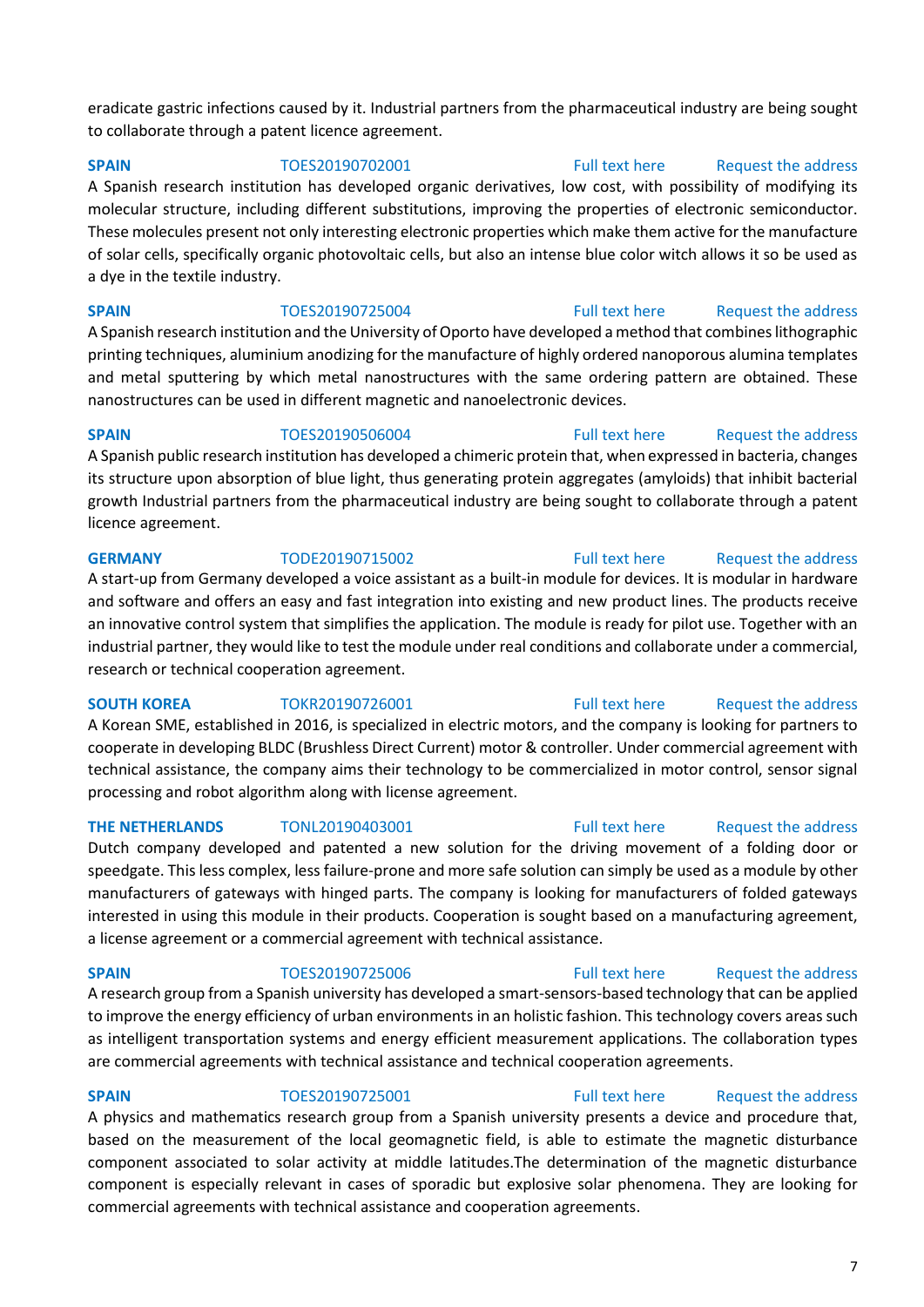A Spanish research group in computer science has developed a new method capable of recognizing the mood of a person through a video analysis of facial expressions. This method has been embedded in an Software Development Kit (SDK) for developers (web and mobile) in fields such as market research, education, gaming. Commercial agreements with technical assistance, and license agreements are being sought.

**CYPRUS** TOCY20190618001 [Full text here](https://een.ec.europa.eu/tools/services/PRO/Profile/Detail/17772d15-ff03-47a1-b494-bd8ffb6c5835) [Request the address](http://www.een.bg/index.php?option=com_rsform&formId=13)  A Cypriot engineering SME, specialized in waste management offers an innovative recycling solution for the plastic, organic and end-of-life tires (ELT) waste, based on the solid-to-solid heat transfer.The solution can be customized according to client needs. Manufacturers of recycling equipment, recycling and engineering companies, municipalities and large industrial waste producers are sought for joint venture or commercial agreement with technical assistance.

### **GERMANY** TODE20190711001 [Full text here](https://een.ec.europa.eu/tools/services/PRO/Profile/Detail/e62a3f1a-9a6c-4314-9625-b98f496163e0) Request the address A German spin-off of a local university specializes in the development and sale of highly adaptable grippers for

robots in production and logistic applications. Therefore the SME offers individual industrial grippers which enable industrial producers and logistics companies to manufacture and transport customized products costeffectively and automatically. The SME is looking for technical, commercial with tech. assistance and research cooperation agreements to further develop the product.

# **ITALY TOIT20190703002 TOIT20190703002 Full text here Request the address** Italian ICT company provides a decision support system for precision coffee farming able to operate world wide. The company is looking for an industrial partner that works in the agrifood sector or in related fields for a commercial agreement with technical assistance; or interested in IPR acquisition, under a license agreement. It is also seeking companies or research centers in the ICT sector to further technological improvement of the system under research or technical cooperation agreement.

**ITALY TOIT20190712001 Full text here** Request the address Italian ICT company has developed a system able to processing in near real time of raw satellite data every day and automatically extracting information regarding environmental variables. The company is looking for an industrial partner that works in the security, energy, weather-forecasting and environmental for a commercial agreement with technical assistance. It is also seeking technological partners in the same sectors to improve the system under research or technical cooperation agreement.

Italian ICT company provides an advanced decision support system for precision kiwi fruit cultivation able to operate world wide. The company is looking to partner with: industrial or commercial partners in the agrifood sector under a commercial agreement with technical assistance; industries interested in IPR acquisition under a license agreement; companies or research centers in the ICT sector to further technological improvement of the system under research or technical cooperation agreement.

A Dutch SME offers control monitoring and tuning software for industrial processes, wind turbines and smart grids. The company looks for research proposals to join, and apply their knowledge. The envisaged partnership would be research cooperation agreement or technical cooperation agreement.

**UNITED KINGDOM** TOUK20190719001 [Full text here](https://een.ec.europa.eu/tools/services/PRO/Profile/Detail/7e646593-8eff-4d2a-9199-e45ba0249ac3) Request the address

This UK software company has successfully developed a system which helps to solve the problem of paperless digitisation in healthcare whilst providing a swift efficient search function. It is offering its technology to partners under a licensing agreement who are based in Canada, USA, Ireland, New Zealand, India and South Korea.

## **UNITED KINGDOM** TOUK20190709001 [Full text here](https://een.ec.europa.eu/tools/services/PRO/Profile/Detail/c70f6e76-b20f-4680-98f0-3ff4c6c34b9a) Request the address

A UK company has developed flexible plastic displays for full colour and video. Early adopters come from the automotive, digital signage and consumer electronics segments but the technology is suited to a variety of

### **SPAIN** TOES20190718001 [Full text here](https://een.ec.europa.eu/tools/services/PRO/Profile/Detail/f03265fe-3b9d-459e-a33d-c08f6d856bd1) Request the address

# **ITALY TOIT20190703001** [Full text here](https://een.ec.europa.eu/tools/services/PRO/Profile/Detail/109c24cd-4ed0-4c6d-a46b-05180bcc7c05) Request the address

# **THE NETHERLANDS** TONL20190702001 [Full text here](https://een.ec.europa.eu/tools/services/PRO/Profile/Detail/5c26e012-e355-4b54-b821-8da700c5aaf7) Request the address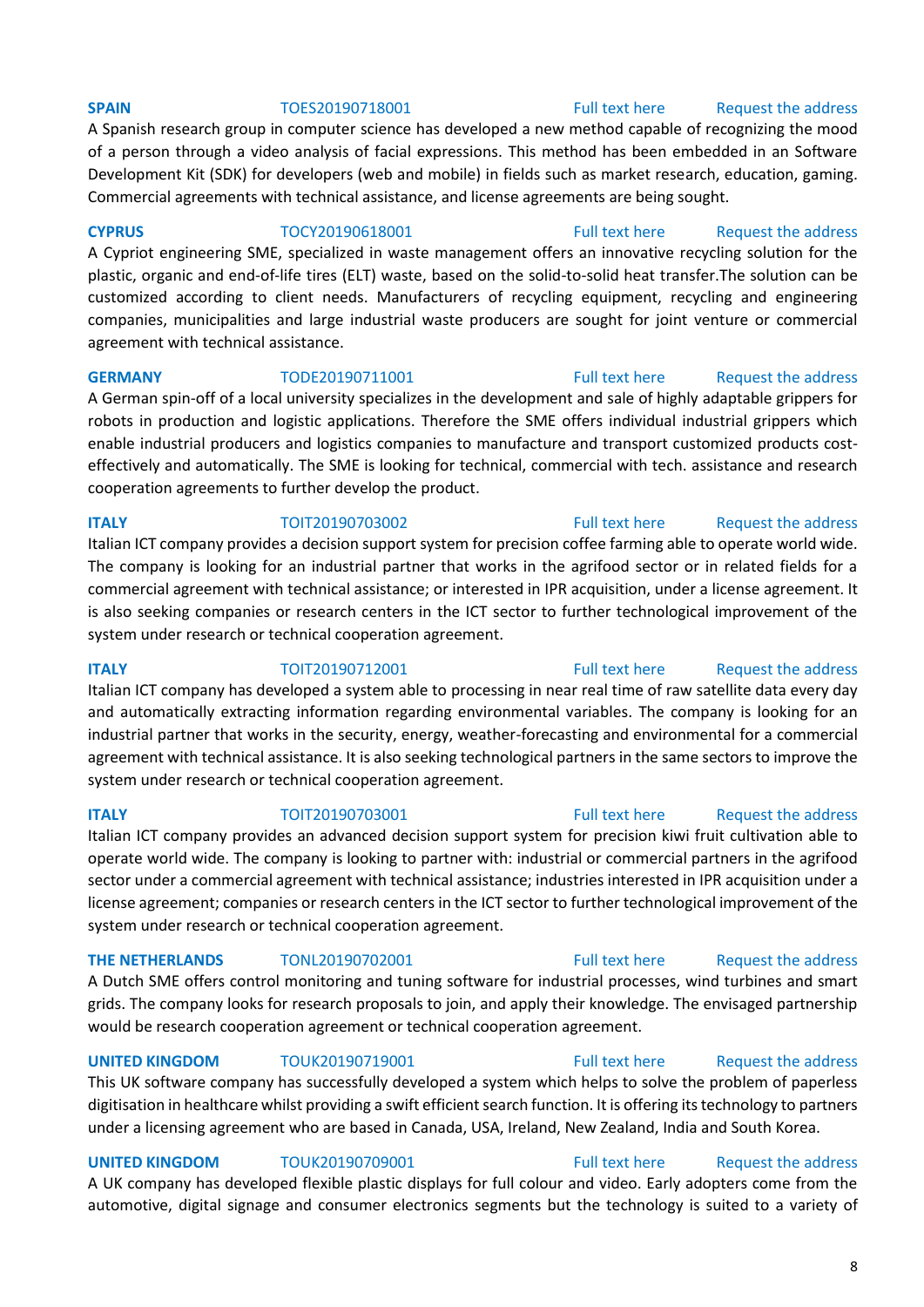product applications across different industries. Electronic products developers are sought for technical cooperation agreements.

**UNITED KINGDOM** TOUK20190711001 [Full text here](https://een.ec.europa.eu/tools/services/PRO/Profile/Detail/e9f5175e-ab3b-48eb-904a-9bd66d7eceab) Request the address A small UK company has designed and patented a device that turns CCU thermodynamically favourable. Methane, CO2 and air react in a coupled device of a solid oxide fuel cell and electrolysis cell. Financiers and large corporates are sought to fund the building of a demonstrator. Technical co-operation is sought with industry and academia for the demonstrator, around fuel cell chemistry and gas chromatography.

**UNITED KINGDOM** TOUK20190723001 [Full text here](https://een.ec.europa.eu/tools/services/PRO/Profile/Detail/356f1f7b-56f3-4c54-a056-83aabe43bfb9) Request the address

An East of England company has developed a range of media for permanently binding metal ions in contaminated waters. The medium is in itself safe and easy to use. It is recyclable and re-usable and has successfully remediated sites of very different pH and pollution levels. Lignite mine owners and remediation project managers in Central Europe are sought for commercial agreements with technical assistance.

**SPAIN** TOES20190702002 [Full text here](https://een.ec.europa.eu/tools/services/PRO/Profile/Detail/89891a12-0a78-444c-842b-e3299410525a) Request the address

A non-profit Spanish research institute from Madrid has developed a cost-effective high-performance electrode for capacitive deionization in which the active phase and the current collector are included in a single element. The cooperation types are license and research cooperation agreements.

**SPAIN** TOES20190702004 [Full text here](https://een.ec.europa.eu/tools/services/PRO/Profile/Detail/95bb4530-4da4-4cd7-aee4-0c0a607e54e7) Request the address A non-profit Spanish research institute from Madrid has developed high capacity nanostructured anodes (1D and 2D morphologies) for ultrafast-charging Li-ion batteries.The cooperation types are license and technical cooperation agreements.

**SPAIN** TOES20190702003 [Full text here](https://een.ec.europa.eu/tools/services/PRO/Profile/Detail/bf88b36a-4f3a-4b4f-bc81-3b6dbb776fd0) Request the address A non-profit Spanish research institute from Madrid has developed a family of both flexible and rigid polymer coatings, in which fluorescent proteins (FPs) and enzymes are easily introduced as well as a dehydration process further transform the coatings into a rubber/rigid material without chemical cross-linking. The cooperation types are license and research cooperation agreements.

# **UNITED KINGDOM** TOUK20190620001 [Full text here](https://een.ec.europa.eu/tools/services/PRO/Profile/Detail/6abe88e7-6e2b-4e2f-9357-b016c3ee7a7c) Request the address UK company is developing a set of solutions that enable virtual reality content to be compatible and accessible across all devices such as mobile, virtual reality head sets and laptops via a proprietary WebVR interface. They are also developing an "Exploration Engine" to help users browse and discover new content. The UK company is looking for virtual reality content owners or publishers to partner via a commercial agreement with technical assistance.

**UNITED KINGDOM** TOUK20190716001 [Full text here](https://een.ec.europa.eu/tools/services/PRO/Profile/Detail/aed35beb-7822-4ed8-8e2f-14d5859fc7c5) Request the address

An established UK company specialising in compliance and risk solutions has developed a software solution that will enable reduction of food waste and improve food safety across the supply chain. The software is currently a prototype and the company is looking for partners to test and validate. Ideal partners will be in the food supply chain sector handling high risk foods or supermarkets and restaurant chains. The company is offering commercial agreements with technical assistance.

# **TURKEY** TOTR20190626001 [Full text here](https://een.ec.europa.eu/tools/services/PRO/Profile/Detail/7d326171-8cc6-4ab2-824c-5e2fdbbaa577) Request the address

The company, which was founded in Turkey, provides services on the special-purpose electronic design, medicalbased imaging and software sectors. Through collecting data from the agricultural area, the company developed an early warning system to create an agricultural data bank for the area where the system is used. The company wants to give its licence rights of the system to the companies under the licence agreement that serves in the agriculture sector.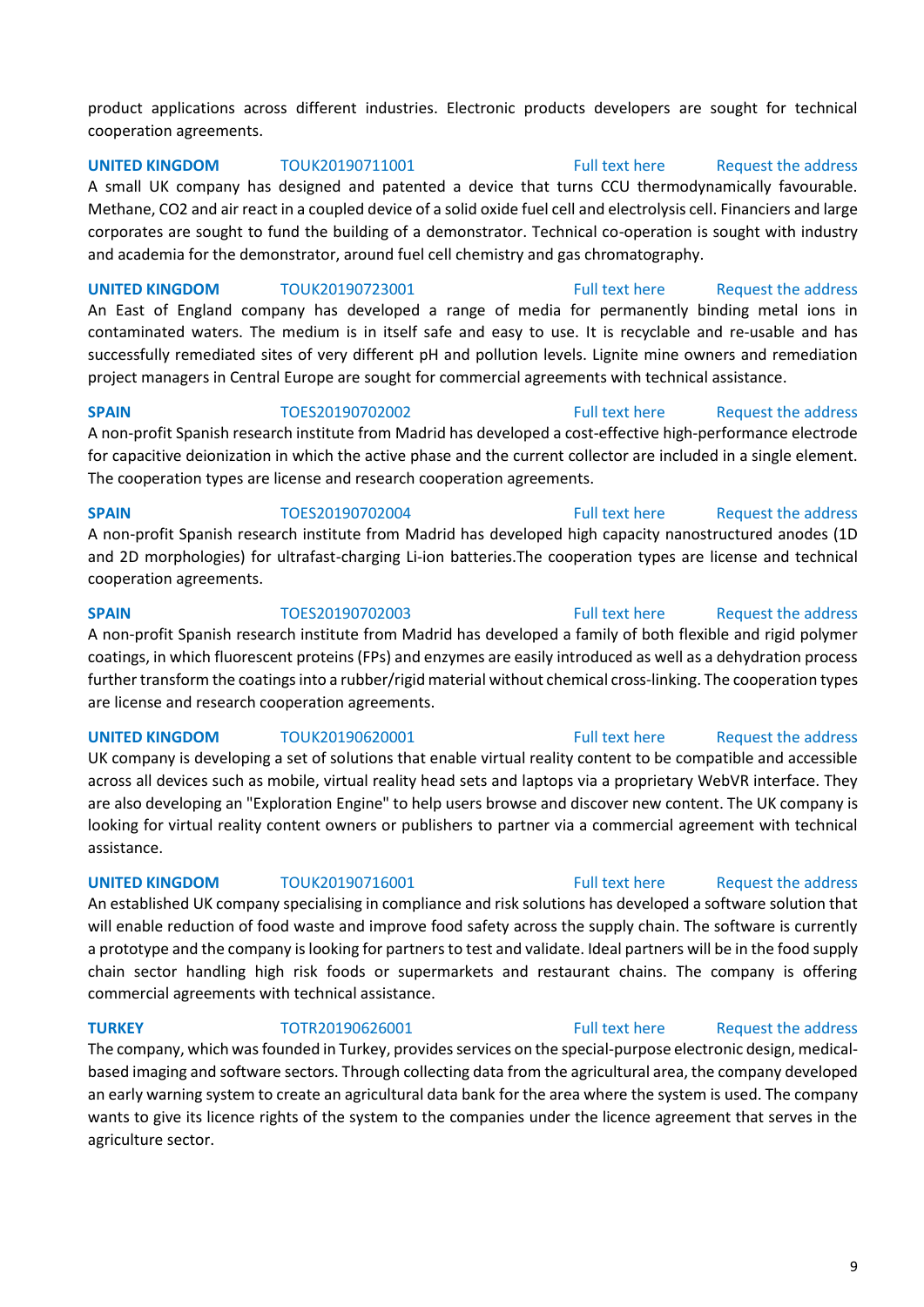### **ITALY TOIT20190612001** [Full text here](https://een.ec.europa.eu/tools/services/PRO/Profile/Detail/f00ea155-ab8f-4b2a-a92d-537b65812b35) Request the address

An Italian company, working in the marine sector, developed and tested a new dual-fuel (normal fuel + liquified gas or methane) retrofit solution for marine power engines. The company is looking for a joint venture agreement.

**ROMANIA** TORO20190701001 [Full text here](https://een.ec.europa.eu/tools/services/PRO/Profile/Detail/93737270-b6ff-45a7-8b88-712a606e317c) Request the address A technical solution for compensate the gravity force acting on rotating objects was developed by a Romanian inventor. The proposed method is innovative having an important application potential in the field of automotive, aeronautics and astronautics. The inventor is searching for partners to further develop the idea through a research cooperation agreement or a technical cooperation agreement.

**ITALY TOIT20190717002** [Full text here](https://een.ec.europa.eu/tools/services/PRO/Profile/Detail/1b4dfb2f-2cf6-41c2-becd-bf2a0f88ed16) Request the address An Italian Startup has designed, produces and sells personalized underwear for women with scars. The underwear is a special lingerie supporting the woman in the delicate path towards the physical and psychological recovery. The innovative lingerie is realized by Italian fashion designers, applying doctors/surgeons' requirements, and a leading textile research and development companies. Manufacturing, reasearch, joint venture and commercial Agreement with technical assistance are foreseen.

**SLOVENIA** TOSI20190703001 [Full text here](https://een.ec.europa.eu/tools/services/PRO/Profile/Detail/5b61c138-5c20-4d55-baed-b8cfc0f74544) Request the address

A spin-out company of a Slovenian research institute is offering a device for real time control of stability and uniformity of treatment parameters in industrial plasma reactors. The company is looking for industrial users and manufacturers of plasma reactors for technical cooperation agreement.

**PORTUGAL** TOPT20190715001 [Full text here](https://een.ec.europa.eu/tools/services/PRO/Profile/Detail/8b05bf9b-0c02-4821-821d-26ed8fe17efe) Request the address

Portuguese SME designs and develops products and projects (medical devices, physical and vestibular rehabilitation, physiotherapy, healthcare IoT, robotics and telemedicine). The SME is offering its know-how and technology that contribute to improving health and life quality to business partners (cooperation agreement with technical assistance) and is also interested in research collaborations under European projects (Horizon 2020, Eurostar's, among others).

### **PORTUGAL** TOPT20190711001 [Full text here](https://een.ec.europa.eu/tools/services/PRO/Profile/Detail/4f2e9144-0c6d-4b6f-98a9-2232dfea5a82) Request the address

Portuguese company is specialized in enabling precision aquaculture with underwater sensors, satellite data and numerical models that deliver data in real-time to the cloud. The SME is looking for universities, research centers or environmental centers interested in the technology offered. Commercial agreements and technical cooperation agreements are sought.

**POLAND** TOPL20190719001 [Full text here](https://een.ec.europa.eu/tools/services/PRO/Profile/Detail/9c6f4875-cbb4-4caa-bdd6-33055d1d945f) Request the address

An inventor from Poland is offering design rights to a method of production of decorative panels made of wooden rings joined with a putty, cork or resin filler. The product can be used in construction and furniture industry. Licence agreement is considered.

**ITALY TOIT20190723001** [Full text here](https://een.ec.europa.eu/tools/services/PRO/Profile/Detail/f6581662-55ee-4ca8-b582-a34ee80d1fad) Request the address

An Italian SME has developed a transparent coating, using nano technologies, environmentally friendly based on the energy differential thermal (EDT) effect. Thanks to a multidisciplinary approach this coating is suited for window glasses and permits the production of electric energy from solar light and heat. The SME is looking for companies for research collaboration agreement, license and commercial agreement with technical assistance. Target countries mainly in Europe second extra EU.

**UNITED KINGDOM** TOUK20190606001 [Full text here](https://een.ec.europa.eu/tools/services/PRO/Profile/Detail/681dc919-3654-4980-9441-3a51ed03cd61) Request the address The UK SME specialises in developing and providing trusted solutions for substance detection. They have developed a mobile mass spectrometer based detection system available for use by forensic and security services, border forces and cargo handlers to ensure the integrity of aircraft, ships, cargo transportation hubs, stadia, public places etc. They offer technology on a commercial agreement with technical assistance.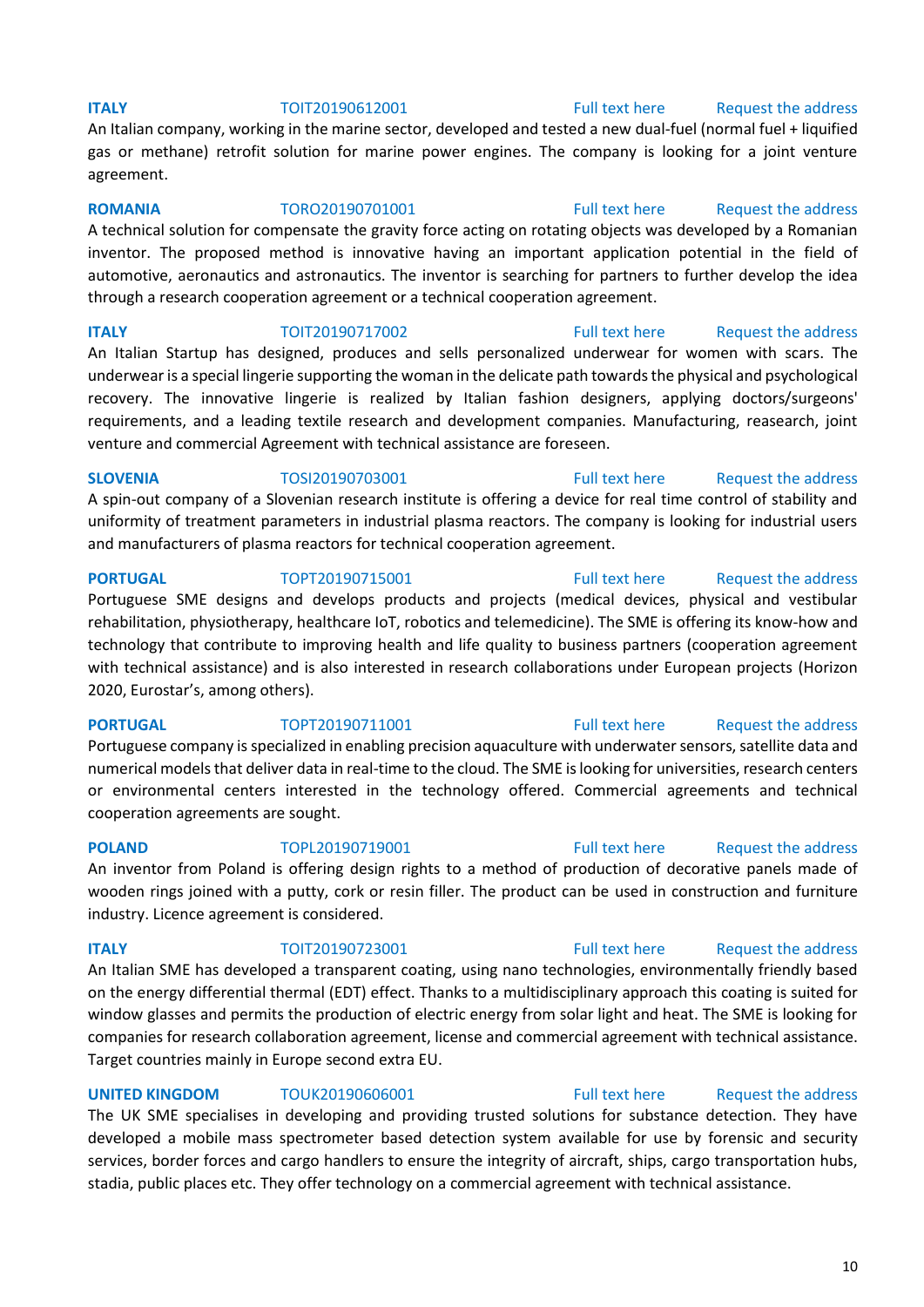**GERMANY** TODE20190708001 [Full text here](https://een.ec.europa.eu/tools/services/PRO/Profile/Detail/a287430f-a392-4f2f-8da9-a839b775b653) Request the address

A German company offers to transfer their innovative nail polishing application system to industrial coating and cleaning tasks. The technology improves quality, increases resource efficiency and saves time wherever uneven surfaces occur or where edges cause problems, e.g. in medical devices, decoration, metalworking, automotive or aerospace industry and others. Industrial licensees are sought, who would like to adapt the technology to their requirements.

**GERMANY** TODE20190701002 [Full text here](https://een.ec.europa.eu/tools/services/PRO/Profile/Detail/ec7a6d7a-4e3a-4fe6-a0cf-db462758e4b2) Request the address

A German university offers a new solution for energy storage devices that contain an electrochemical cell. The process stabilises cell performance and leads to an increased cell and battery life. The invention is ideal for renewable energy applications. Industrial partners are sought for license agreements.

**FRANCE** TOFR20190719003 [Full text here](https://een.ec.europa.eu/tools/services/PRO/Profile/Detail/e3351dc7-6b12-458a-ab9e-5061fe59a693) Request the address

A French technology center, based in northern France, is specialized in ground transportation sector (automotive and railway). It is providing testing techniques and expertise for characterization of transportation subsystems used in extreme environment conditions. It is looking for partners from ground transportation sector to collaborate under technical cooperation agreement to provide tests.

### **FRANCE** TOFR20190719004 [Full text here](https://een.ec.europa.eu/tools/services/PRO/Profile/Detail/4c2b27ed-07f9-4156-b7d0-495d93840685) Request the address

A French SME, based in northern France, is specialized in tests and R&D projects in transportation environment. It is proposing to evaluate testing machines or trial methods in the specific area of ground transportation sector. It can ensure that the machine or the technique fulfill automotive manufacturers requirements. It is looking for partners willing to collaborate under technical cooperation agreement.

### **FRANCE** TOFR20190719002 [Full text here](https://een.ec.europa.eu/tools/services/PRO/Profile/Detail/d5b9962b-043b-4cbe-965e-c88005f4bcd2) Request the address

A French SME, based in northern France, is specialized in ground transportation sector. It is proposing to

# automotive suppliers, especially from outside Europe, to cooperate in order to adapt their validation plans to French and European methods. It can then help the partner to commercialize validated product in the local market. It is looking for foreign partners to collaborate under technical cooperation agreement.

## **THE NETHERLANDS** TONL20190704001 [Full text here](https://een.ec.europa.eu/tools/services/PRO/Profile/Detail/2b621776-879f-4e3e-8803-e550848f0568) Request the address

A Dutch SME has developed a compact range extender technology to be used for hybrid motor applications in transport and power generator areas. The main advantages are reduced fuel consumption, compact light weight design and ready to use base technology, resulting in a faster and cheaper full scale development cycle. The SME is interested in a commercial agreement with technical assistance with researchers and manufacturers of hybrid motors or other hybrid power based systems.

A German university seeks licensees for a special molecule (aptamer) that targets hormone refractory prostate cancer. The aptamer of the presented invention may be used for diagnostic or therapeutic purposes. It is easier to produce and less expensive in production than similar applications. The license agreement could include a technical cooperation regarding the generation of aptamer.

## **ITALY** TOIT20190705001 [Full text here](https://een.ec.europa.eu/tools/services/PRO/Profile/Detail/ea99b21d-35e0-43b5-b68d-75f6f4048d94) Request the address

A mechatronic Italian small engineering company (NACE 72.1) developed an innovative non-destructive method and instrument to measure mechanical characteristics, directly on the component eliminating the need to laboratory tensile testing on a sample. It offers commercial agreements with technical assistance to measuring instruments distributors, and license agreement to manufacturers of metalworking machines, metal processing industries, G&Oil and chemical industries.

# **FRANCE** TOFR20190716001 [Full text here](https://een.ec.europa.eu/tools/services/PRO/Profile/Detail/71e0af5c-f05e-4df2-b620-c1a7daa064ea) Request the address

A French start-up publishes a simulation software for indoor air quality for designing healthy buildings. With this Building Information Model (BIM) compatible tool, designers make the right construction choices to ensure good air quality for the future building. The company is looking for a consortium of industrial and academic partners

**GERMANY** TODE20190710001 [Full text here](https://een.ec.europa.eu/tools/services/PRO/Profile/Detail/47361e07-6169-422a-acb1-7ea31c4e913b) Request the address